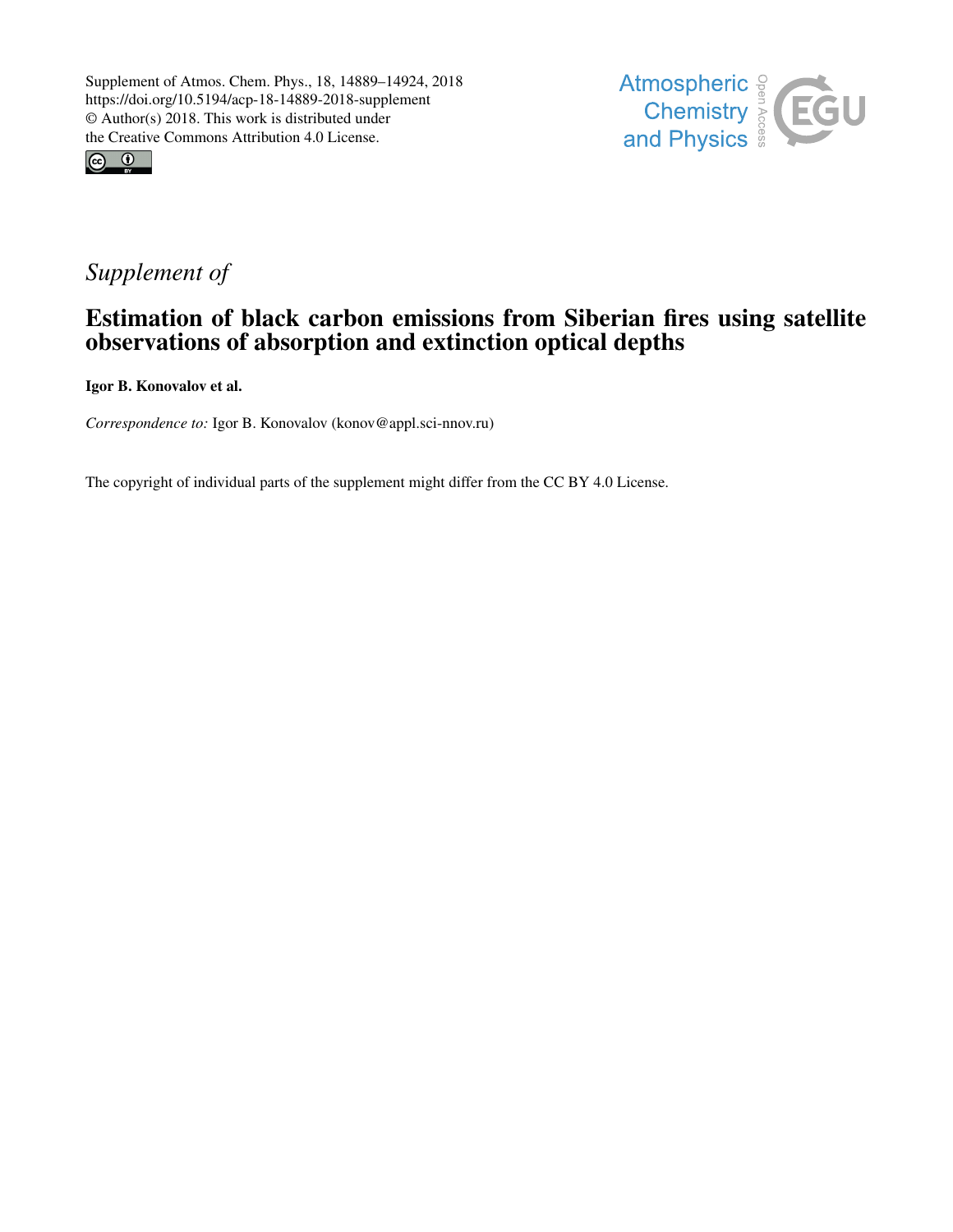#### **S1. Sensitivity analysis of the empirical AAOD parameterization**

In this supplementary section, we report several supplementary tests that were designed to evaluate the sensitivity of the empirical AAOD parameterization (see Eq. 4) discussed in Sect. 2.2.3 with respect to possible biases in the simulated AAOD and AOD data for the "bgr" scenario (see Eq. 5). The different test cases involved different AAOD<sub>b</sub> and AOD<sub>b</sub> values that were modified by applying to them the constant scaling factors,  $s_1$  and  $s_2$ , respectively.

First, we considered the case where the both  $s_1$  and  $s_2$  were equal zero. That is, an impact of the "background" aerosol on the columnar SSA values was entirely disregarded. This case is analogous to one addressed in Konovalov et al. (2017a), except that the data selection criteria were different (see Sect. 2.2.3). The estimate of <sup>κ</sup>*<sup>1</sup>* obtained in this case (see Fig. S1) is 15 % lower than that for the base case (see Fig. 4). The difference can be explained by the uncertainty at the 90<sup>th</sup> percentile confidence level. Using the parameterization presented in Fig. S1 for estimation of BB BC emission estimation procedure would accordingly result in about 15 % larger top-down estimates of BC emissions than those reported in Sect. 3.5.



**Figure S1: The AAOD/AOD ratio as a function of the EC/(EC+OC) ratio. Both ratios shown by red crosses have been derived from the observations at the AERONET sites as explained in Sect. 2.2.3, except that the**  $\text{AADD}_b$  **and**  $\text{AOD}_b$  **values involved in Eq. (5) were zeroed. A linear regression fitted with the ODR method and its 68.3 % (1-sigma) confidence intervals are shown by solid and dashed blue lines, respectively.** 

In the second test,  $s<sub>l</sub>$  was equal to 0.5 or 1.5 (AAOD<sub>b</sub> was increased or decreased by 50 %), while  $s<sub>2</sub>$  was equal to 1.0. The results indicate (see Fig. S2) that the parameterization is quite insensitive to the large changes in the background AAOD values. Although we cannot estimate possible biases in AAOD<sub>b</sub>, the fact that the decrease of the AAOD<sub>b</sub> values decreases the uncertainty of both  $\kappa_1$  and  $\kappa_2$  may be regarded as evidence that AAOD<sub>b</sub> is biased positively.

Finally, in the third test, the AAOD<sub>b</sub> values were kept constant  $(s<sub>l</sub>$  was equal 1.0) but the AOD<sub>b</sub> values were increased or decreased by 50 % ( $s_2$  was set to be 0.5 or 1.5). The decrease of AOD<sub>b</sub> results in a rather small decrease of  $\kappa_1$  (by 8 %), but the increase of  $AOD<sub>b</sub>$  leads to a substantial increase (by 20 %) of the same coefficient. Therefore, if  $AOD<sub>b</sub>$  were strongly underestimated, the AAOD/AOD ratio would also be considerably underestimated in our simulations, while the BB BC emissions obtained in our analysis would be accordingly overestimated. However, although we do not have any information about probable biases in  $AOD_b$  at the AERONET sites considered in this study, there is evidence (see Sect. 3.6) that  $AOD_b$  is actually overestimated by about 40 % on average for the whole study region. Therefore, the underestimation of AAOD/AOD ratio by the parameterization presented used in our analysis (see Fig. 4) is possible but not likely.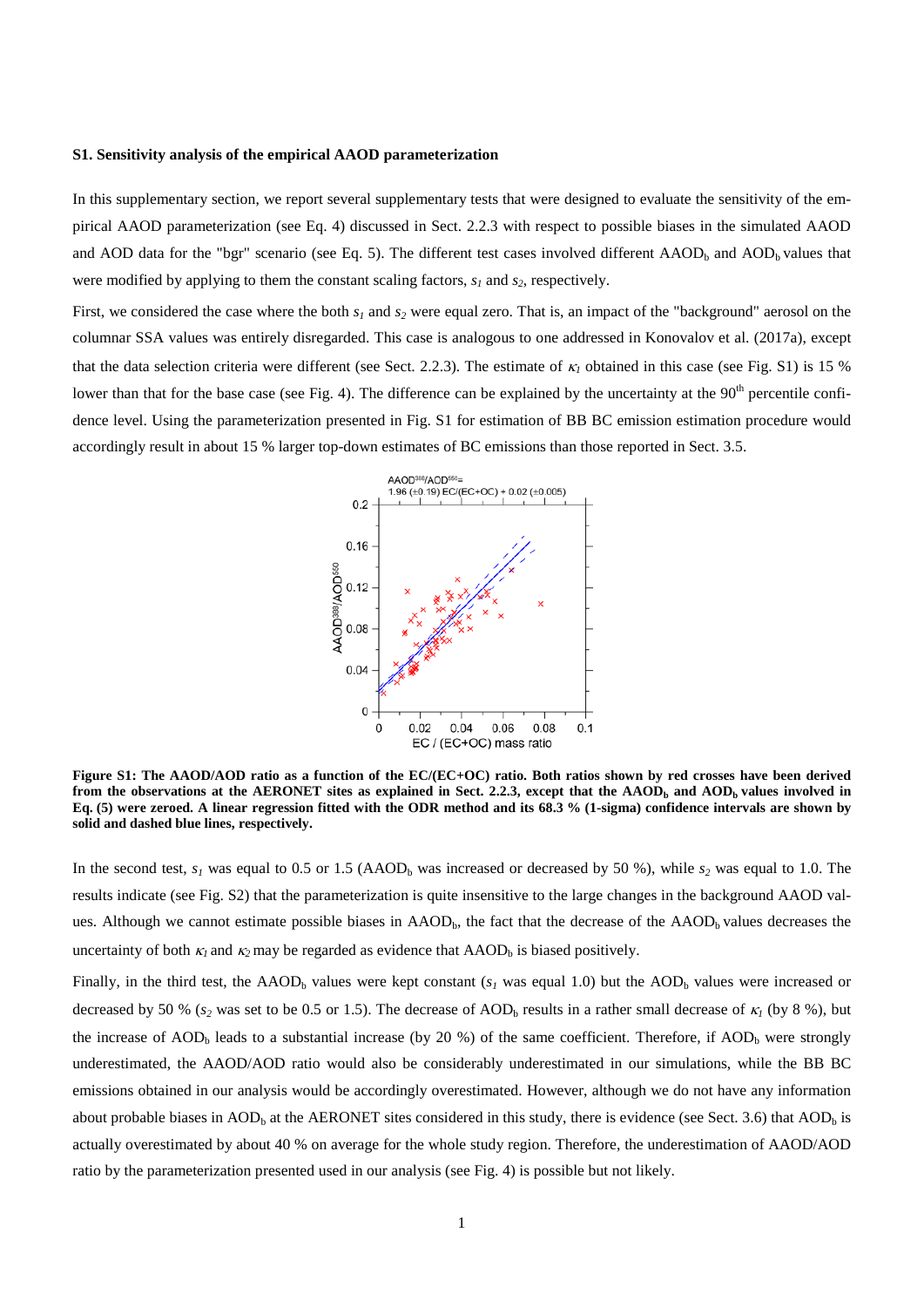

**Figure S2: The same as in Fig. S1, but with the original**  $\text{AOD}_b$  **values and with the**  $\text{AADD}_b$  **values (see Eq. (5)) that were (a) decreased by a factor 0.5 and (b) increased by a factor of 1.5.** 



**Figure S3: The same as in Figs. S1 and S2, but with the original AAOD<sub>b</sub> values and with the AOD<sub>b</sub> values that were (a) decreased by a factor 0.5 and (b) increased by a factor of 1.5.**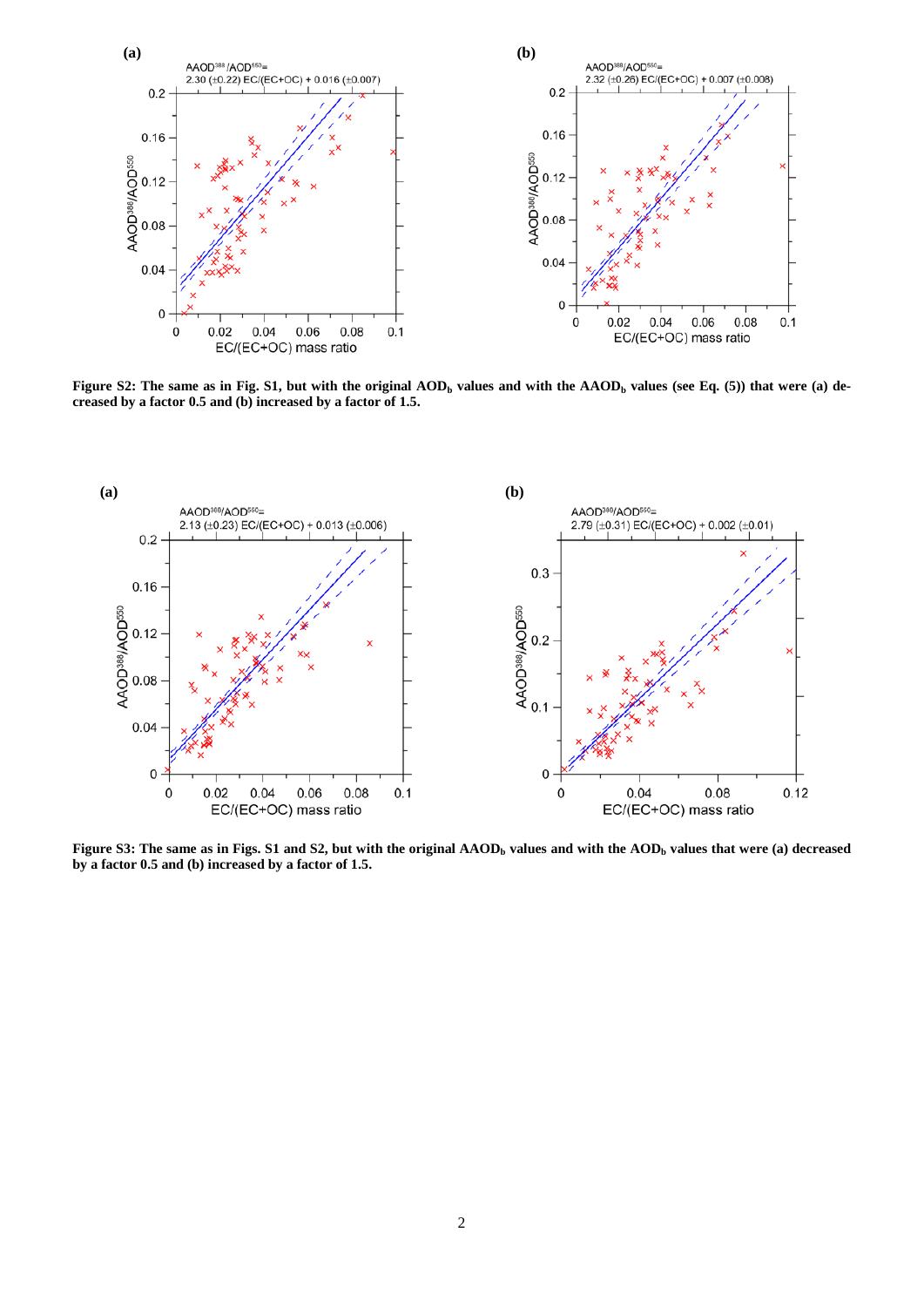#### **S2. The effect of the observation and model errors on the top-down BC emission estimates**

Here we briefly analyze an impact of the observation and model errors on our top-down BC emission. Let us  $V<sub>o</sub>$  be the observed AAOD value in an arbitrary grid cell and day of a given month. We assume that  $V<sub>o</sub>$  depend linearly on the BB BC emissions, *E*, as follows:

$$
V_o = \sum_{j} S_j E_j + V_b + \varepsilon_o \tag{S1}
$$

where *S* is a vector describing the sensitivities of AAOD to the BB BC emissions,  $V_b$  is the corresponding background AAOD value, and  $\varepsilon_0$  is an observational error. Note that the components of the vector  $E$  are the BC emissions in different grid cells of the study region and different days of a given month. We further can assume similar relationships between the simulated AAOD and the corresponding emission fields:

$$
V_m = \sum_j S_j e_j F^{BC} + V_b + \varepsilon_s \tag{S2}
$$

where  $e$  is the BB BC emission field (in a general case, different from  $E$ ) specified in the model,  $F^{BC}$  is the emission correction factor, and  $\varepsilon_s$  is a model error. For simplicity, we assume that *S* and  $V_b$  represent exact values of the sensitivities and of the background part of AAOD (otherwise, the corresponding errors could be represented by  $\varepsilon_s$ ). We assume also that the modeled AOD values involved into our simulations of AAOD have already been optimized.

By requiring (in accordance to Eq. 7) that the mean values of  $V<sub>o</sub>$  and  $V<sub>s</sub>$  are approximately equal and using Eqs. (S1) and (S2), we obtain the following estimates for the  $F^{BC}$ :

$$
F^{BC} \cong \frac{\langle \hat{S}E \rangle + N_e^{-1} N_v \langle \varepsilon_o \rangle}{\langle \hat{S}e \rangle + N_e^{-1} N_v \langle \varepsilon_m \rangle},
$$
\n(S3)

where angular brackets denote averaging over values available (in different grid cells and days) for a given month,  $N_{\nu}$  is the total number of the available AAOD or AOD data points, *Ne* is the product of the total numbers of days and grid cells in the month and region considered, and  $\hat{S}$  specifies the cumulative contribution of the BB BC emissions in a given grid cell / day to AAOD values throughout the study region and a month considered*:*

$$
\hat{S} = \sum_{i} S_i \,, \tag{S4}
$$

where *i* is the index of a grid cell / day. Similarly, we can obtain an estimate for the total BC emissions,  $\hat{E}_{tot}$  and to evaluate the relative error,  $\delta_e$ , of  $\hat{E}_{tot}$ :

$$
\hat{E}_{tot} \cong \frac{\left\langle \hat{S}E \right\rangle + N_e^{-1} N_v \left\langle \varepsilon_o \right\rangle}{\left\langle \hat{S}e \right\rangle + N_e^{-1} N_v \left\langle \varepsilon_s \right\rangle} e_{tot},\tag{S5}
$$

$$
\delta_e \approx \frac{\langle \hat{S}E \rangle + N_e^{-1} N_v \langle \varepsilon_o \rangle}{\langle \hat{S}e \rangle + N_e^{-1} N_v \langle \varepsilon_s \rangle} e_{tot} E_{tot}^{-1} - 1, \qquad (S6)
$$

where  $E_{tot}$  is the true (unknown) value of the total BB BC emissions.

We can further transform Eq. (S6) as follows:

$$
\delta_e \approx \frac{\langle \hat{S} \rangle E_{tot} + N_e \langle \hat{S}'E' \rangle + N_v \langle \varepsilon_o \rangle}{\langle \hat{S} \rangle e_{tot} + N_e \langle \hat{S}'e' \rangle + N_v \langle \varepsilon_s \rangle} e_{tot} E_{tot}^{-1} - 1,
$$
\n(S7)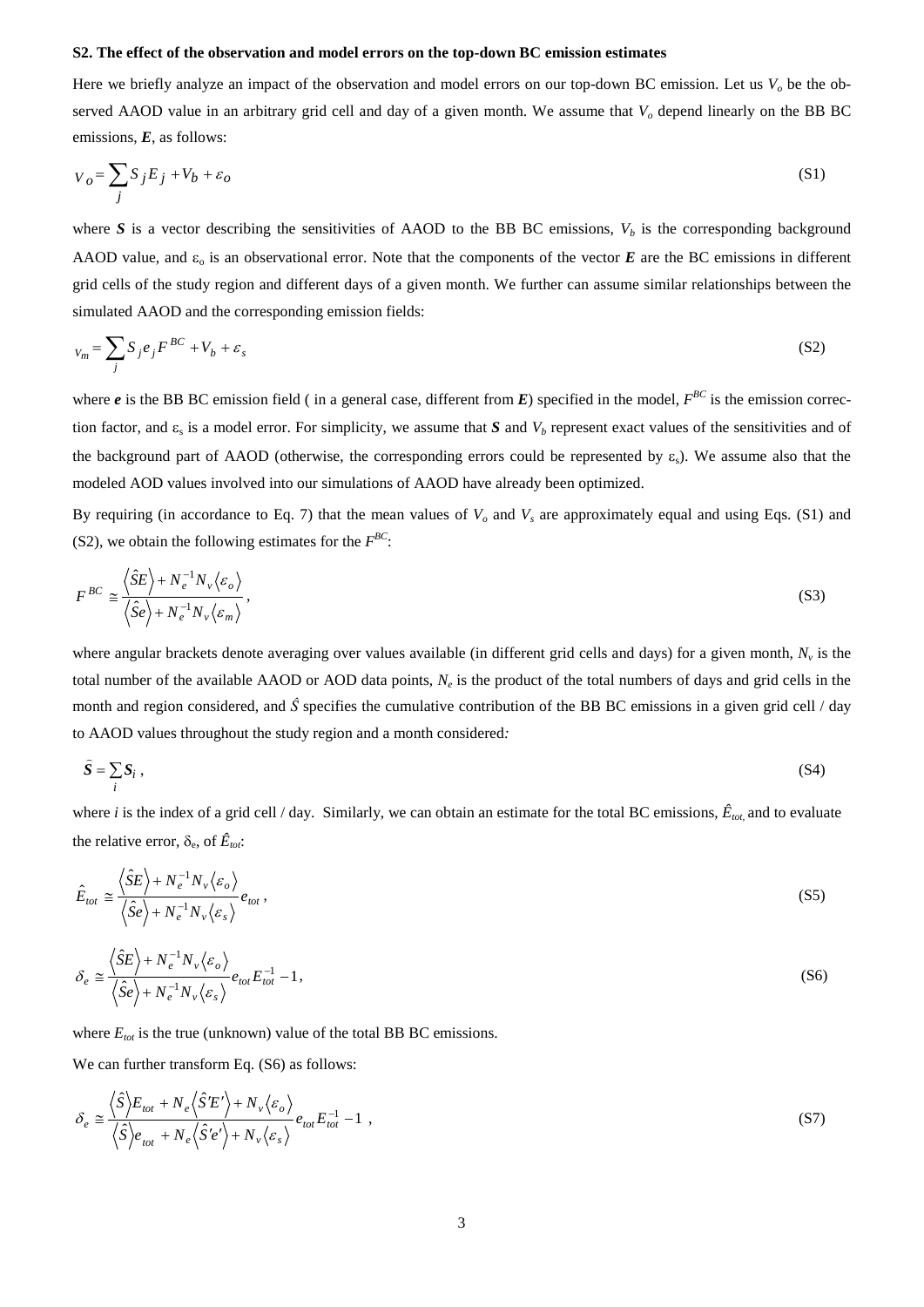where  $\hat{S}$ ,  $E$ , and *e*' denote the deviations from the corresponding mean values. It is reasonable to expect that because the sensitivity of the AAOD values to BC emissions is mostly determined by transport processes independent of the emissions, the co-variances  $\langle \hat{S} E \rangle$  and  $\langle \hat{S}' e \rangle$  should approach zero if the number of the data is sufficiently large and they are sufficiently representative of an entire region and a period considered. Then, if both the observations and simulations of AAOD are unbiased (that is,  $\langle \xi_{\alpha} \rangle$  and  $\langle \xi_{\beta} \rangle$  are negligible), the estimation error approaches zero. In other words, the above analysis indicates that given an unlimited amount of the unbiased observational and simulated data, our optimization procedure based on Eq. (7) is expected to yield an unbiased estimate of the total BC emissions.

In the real situation considered in this study, the amount of the data is limited, and thus our estimate is likely to be affected by uncertainties. We also cannot exclude that the observations and simulations are affected by some biases. However, we expect that the resulting uncertainty associated with the random observation and model errors is included in the confidence intervals evaluated by means of a bootstrapping procedure (see Sect. 2.2.4). Possible biases in the simulated and observational data and their effect on our BC emission estimates are discussed in Sect. 3.6.

Note, finally, that if some emission sources are systematically underrepresented in the available observation data, the covariances  $\leq \hat{S}'E' >$  and  $\leq S'e' >$  will likely be different from zero, and the emission estimate will be affected by the aggregation error. However, unlike the case of a scarce ground-based monitoring network discussed, e.g., by Kaminski et al. (2001), the satellite data cover our study region quasi-uniformly. Moreover, at least a part of this potential error is accounted for in our bootstrapping procedure described in Sect. 2.2.4. Therefore, we believe that the aggregation error does not exceed the confidence intervals for our estimates. Nonetheless, we cannot provide a reliable quantitative estimate for the aggregation error in our case. The likely presence of the aggregation error emphasizes the importance of validation of our estimates by using independent observations (see Sect. 3.3 and 3.4).

### **S3. Estimation of the correction factors for BB BC and OC emissions in a selected sub-region**

In this section, we present the optimal estimates of the correction factors,  $F^{BC}$  and  $F^{OC}$ , for a sub-region covering the southwest part (50-57° N, 60-115° E) of our study region (see purple dashed rectangles in Fig. 2). Figure S4 shows our calculations of the integral fire radiative energy released from forest and other (mainly agricultural and grass) fires in this subregion. Values shown in Fig. S4 can be compared with similar values calculated for the entire study region and presented in Fig. 3. Evidently, compared to the whole study region, the sub-region features much larger contributions (ranging from 44 % in June to 88 % in July) of agricultural and grass fires to FRP in any month considered. Furthermore, agricultural and grass fires provide the predominant contribution to FRP (exceeding 70 %) in each month except June.



**Figure S4: The same as in Fig. 3 but for the sub-region covering the south-west part (50-57**°**N, 60-115**° **E) of the study region.**